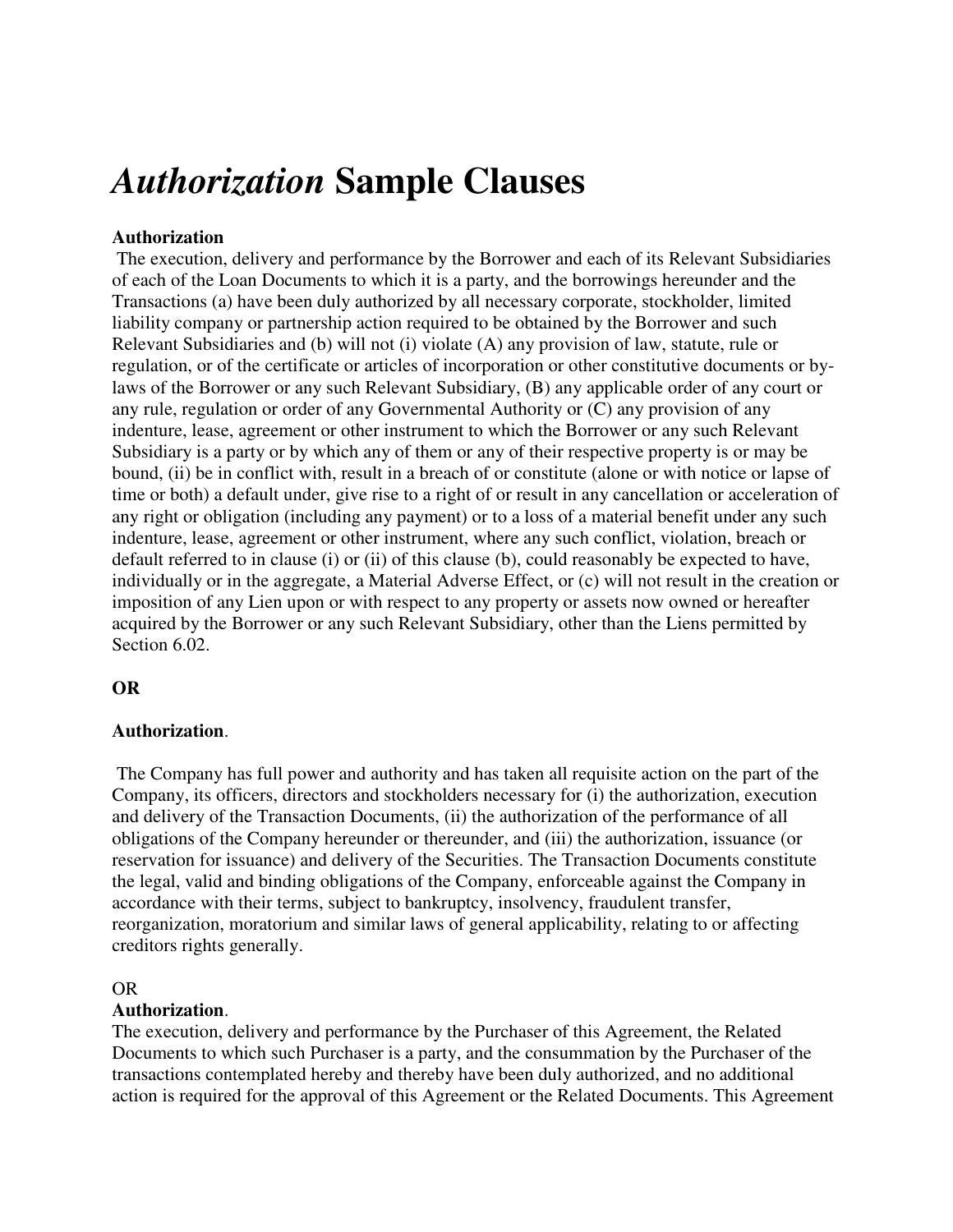and the Related Documents to which the Purchaser is a party have been or, to the extent contemplated hereby, will be duly executed and delivered and constitute valid and binding agreements of the Purchaser, enforceable against such Purchaser in accordance with their terms, except as may be limited by bankruptcy, reorganization, insolvency, moratorium and similar laws of general application relating to or affecting the enforcement of rights of creditors and except that enforceability of their obligations thereunder are subject to general principles of equity (regardless of whether such enforceability is considered in a proceeding in equity or at law).

### OR

# **Authorization**

 The execution, delivery and performance by such Investor of the Transaction Documents to which such Investor is a party have been duly authorized and will each constitute the valid and legally binding obligation of such Investor, enforceable against such Investor in accordance with their respective terms, subject to bankruptcy, insolvency, fraudulent transfer, reorganization, moratorium and similar laws of general applicability, relating to or affecting creditors $\hat{\mathbf{a}} \in \mathbb{N}^M$  rights generally.

# OR

### **Authorization**.

Such Investor has full power and authority to enter into this Agreement and the Ancillary Agreements, and each such Agreement constitutes its valid and legally binding obligation, enforceable in accordance with its terms except (i) as limited by applicable bankruptcy, insolvency, reorganization, moratorium, and other laws of general application affecting enforcement of creditors $\hat{\mathfrak{a}} \in \mathbb{T}^M$  rights generally, (ii) as limited by laws relating to the availability of specific performance, injunctive relief, or other equitable remedies, and (iii) to the extent the indemnification provisions contained in the Investors $\hat{\mathfrak{a}} \in \mathbb{R}^m$  Rights Agreement may be limited by applicable federal or state securities laws.

### OR

# **Authorization**.

 The Purchaser has full power, legal capacity and authority to enter into this Agreement, to execute all attendant documents and instruments necessary to consummate the transaction herein contemplated, and to issue and sell the Purchaser Shares to the Shareholders, and to perform all of its obligations hereunder. This Agreement and all other agreements, documents and instruments to be executed in connection herewith have been effectively authorized by all necessary action, corporate or otherwise, on the part of the Purchaser, which authorizations remain in full force and effect, have been duly executed and delivered by the Purchaser, and no other corporate proceedings on the part of the Purchaser are required to authorize this Agreement and the transactions contemplated hereby, except as specifically set forth herein. This Agreement constitutes the legal, valid and binding obligation of the Purchaser and is enforceable with respect to the Purchaser in accordance with its terms, except as enforcement hereof may be limited by bankruptcy, insolvency, reorganization, priority or other laws of court decisions relating to or affecting generally the enforcements of creditors' rights or affecting generally the availability of equitable remedies. Neither the execution and delivery of this Agreement, nor the consummation by the Purchaser of any of the transactions contemplated hereby, or compliance